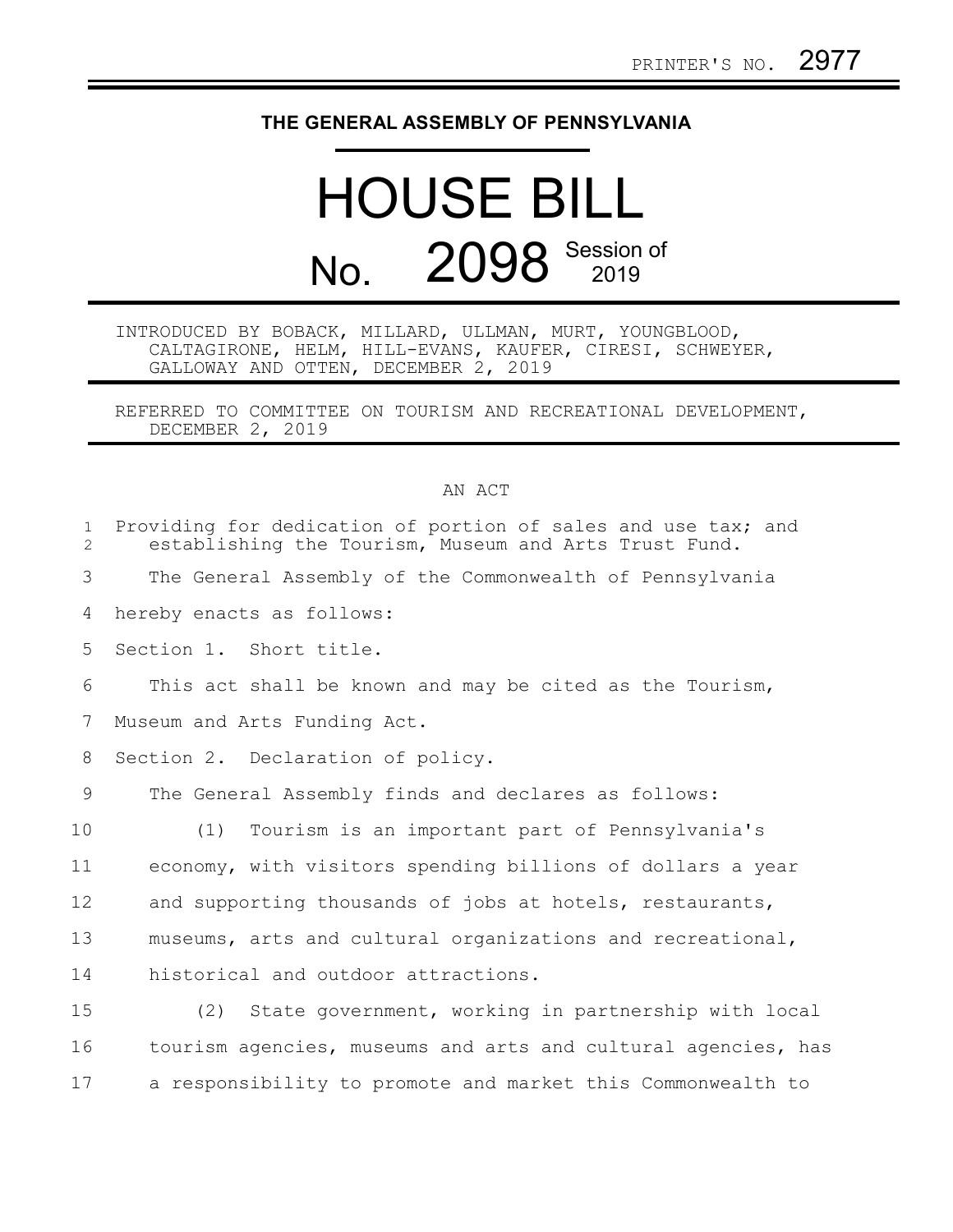out-of-State leisure and business travelers. 1

(3) A dedicated source of revenue for tourism marketing and promotion and for grants to museums and the arts will enable the Commonwealth to promote economic development, support our many museums and foster the diversity and strength of arts and culture in communities throughout this Commonwealth. 2 3 4 5 6 7

Section 3. Definitions. 8

The following words and phrases when used in this act shall have the meanings given to them in this section unless the context clearly indicates otherwise: 9 10 11

"Destination marketing organization." A nonprofit corporation, organization, association or agency that is engaged in tourism promotion or marketing on a regional or Statewide basis to attract leisure or business travelers to this Commonwealth. 12 13 14 15 16

"Fund." The Tourism, Museum and Arts Trust Fund established in section 4. 17 18

"Official tourism promotion and marketing agency of the Commonwealth." The nonprofit corporation, organization, association or State agency established by law or designated by the Department of Community and Economic Development as the official tourism promotion and marketing agency of the Commonwealth. 19 20 21 22 23 24

"Tourism promotion agency." A recognized nonprofit corporation, organization, association or agency that is engaged in planning and promoting programs designed to stimulate and increase the volume of tourist, visitor and vacation business within counties served by the agency as that term is defined in the act of July 4, 2008 (P.L.621, No.50), known as the Tourism 25 26 27 28 29 30

20190HB2098PN2977 - 2 -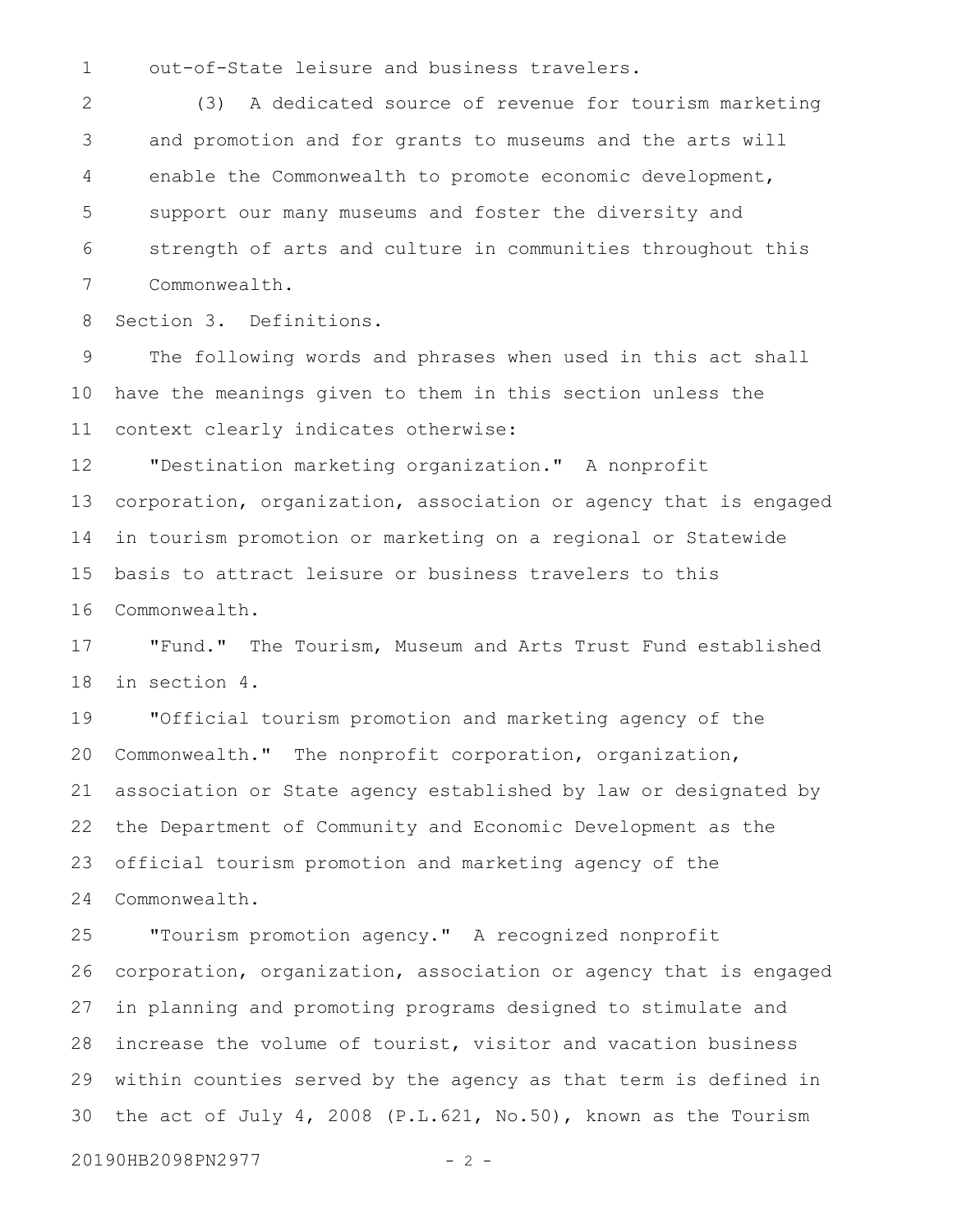Promotion Act. 1

Section 4. Tourism, Museum and Arts Trust Fund. 2

(a) Establishment.--The Tourism, Museum and Arts Trust Fund is established in the State Treasury. 3 4

(b) Deposits.--The revenue collected under section 5 shall be deposited into the fund within 60 days of collection. 5 6

(c) Use of revenues.--The money in the fund is appropriated on a continuing basis to the fund and shall not lapse. Except as provided in subsection (d), payments from the fund shall be made upon warrant of the State Treasurer after receipt of a requisition from the appropriate agency under this act. 7 8 9 10 11

(d) Initial distribution of funds.--No funds shall be distributed under section 5 prior to July 1, 2018. 12 13

Section 5. Funding for tourism, museums and arts. 14

(a) Source of funding.--The revenue generated from one-sixth of the tax levied under section 210 of the act of March 4, 1971 (P.L.6, No.2), known as the Tax Reform Code of 1971, shall be deposited into the fund for use as provided by this act. 15 16 17 18

(b) Allocation of funds.--The money in the fund shall be allocated as follows: 19 20

(1) Sixty percent of the revenue shall be used by the official tourism promotion and marketing agency of the Commonwealth for tourism marketing, promotion and development of activities to attract leisure and business travelers to this Commonwealth and for matching grants to destination marketing organizations and tourism promotion agencies. 21 22 23 24 25 26

(2) Twenty percent of the revenue shall be used by the Pennsylvania Historical and Museum Commission for museum assistance grants. 27 28 29

(3) Twenty percent of the revenue shall be used by the 20190HB2098PN2977 - 3 -30